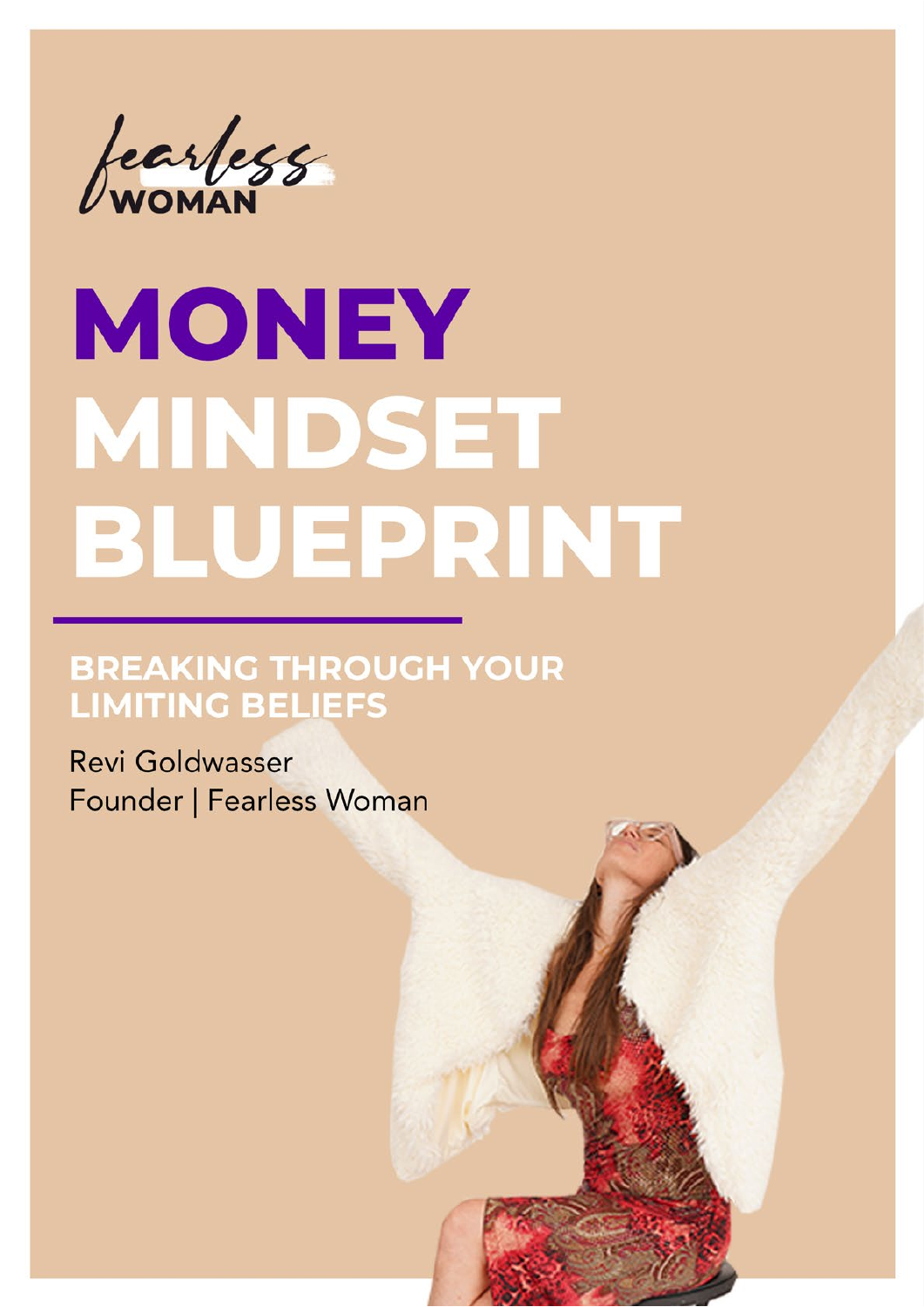

Who wants to talk about money? Most women don't. Now that's a problem right there! Not good and this is what we will work on changing and get you to be at a point that you embrace the concept of money versus repel and avoid the subject.

Many women in lengthy marriages find themselves in somewhat old fashioned roles. The husband most likely works and makes the bulk of the money for the home. The wife most likely does not work and maintains the home and kids.

Although there are many women today who also work full time but still hand over all money matters to their husbands.

So even though they work, make money, and still manage the house and kids, they do not take ownership of the money, rightly entrusting their husbands to handle all the "financial" matters.

I get that and understand that and as long as the marriage stays intact usually this seems to work for the couple. There are many women who stay in marriages and take a very involved part of the money side, which I think is smart but again, I understand both sides and as mentioned, if the marriage is healthy and strong this usually works well throughout the couple's life.

In comes DIVORCE and then you realize what a big mistake you made when it comes to money and then you realize you have been hit by a bulldozer and are clueless when it comes to money.

#### **How to reach financial stability after divorce?!**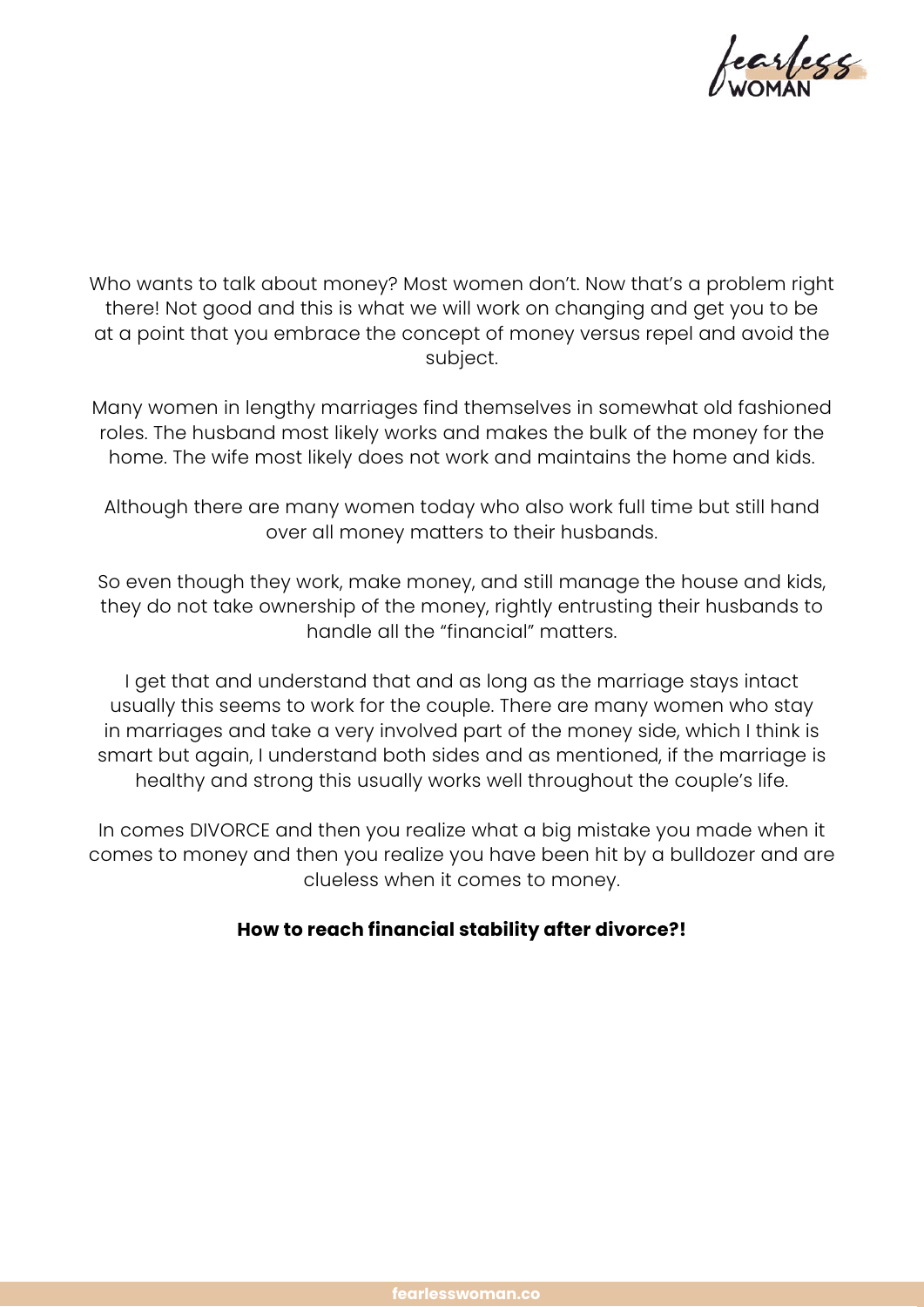carlegg

## L<sup>4</sup>I am stupid when it comes to money..."

The other day I was working with one of my clients and she said to me that she was so stupid when it came to money and now realized how many mistakes she made when she was married.

I stopped her in her tracks right there and then. I said to her, "You are not stupid when it comes to money. You may have been naïve and entrusted your husband with the money, but that does NOT mean you are stupid!"

This is a very important distinction I want you to make. That you are not STUPID when it comes to money. As long as you have a brain and a computer and google and youtube, you can absolutely become very knowledgeable when it comes to money. So please immediately change your limiting belief of money. **You are not stupid – you may not be educated in it, may not have knowledge in it, may have been naïve when it came to entrusting your husband with all the money, but it certainly does not mean you are STUPID! Got it? GOOD!**

This limiting belief of MONEY is exactly the mindset we need to change in order for you to have more money. Sounds strange, I know, but that's where we have to begin – your thoughts!

#### **WHAT IS YOUR TRUE BELIEF OF MONEY?**

*What is it? Do you think it's dirty? Do you hate it? Do you feel overwhelmed by it? Are you exhausted from not having it? Are you angry that you don't have it? Why can't it just magically appear in your bank account? Why do others have it so easy and you have it so hard?*

The list can be endless when we get down to what your true belief is about money and the relationship you have with it. Yes – I used the word RELATIONSHIP! More on that below.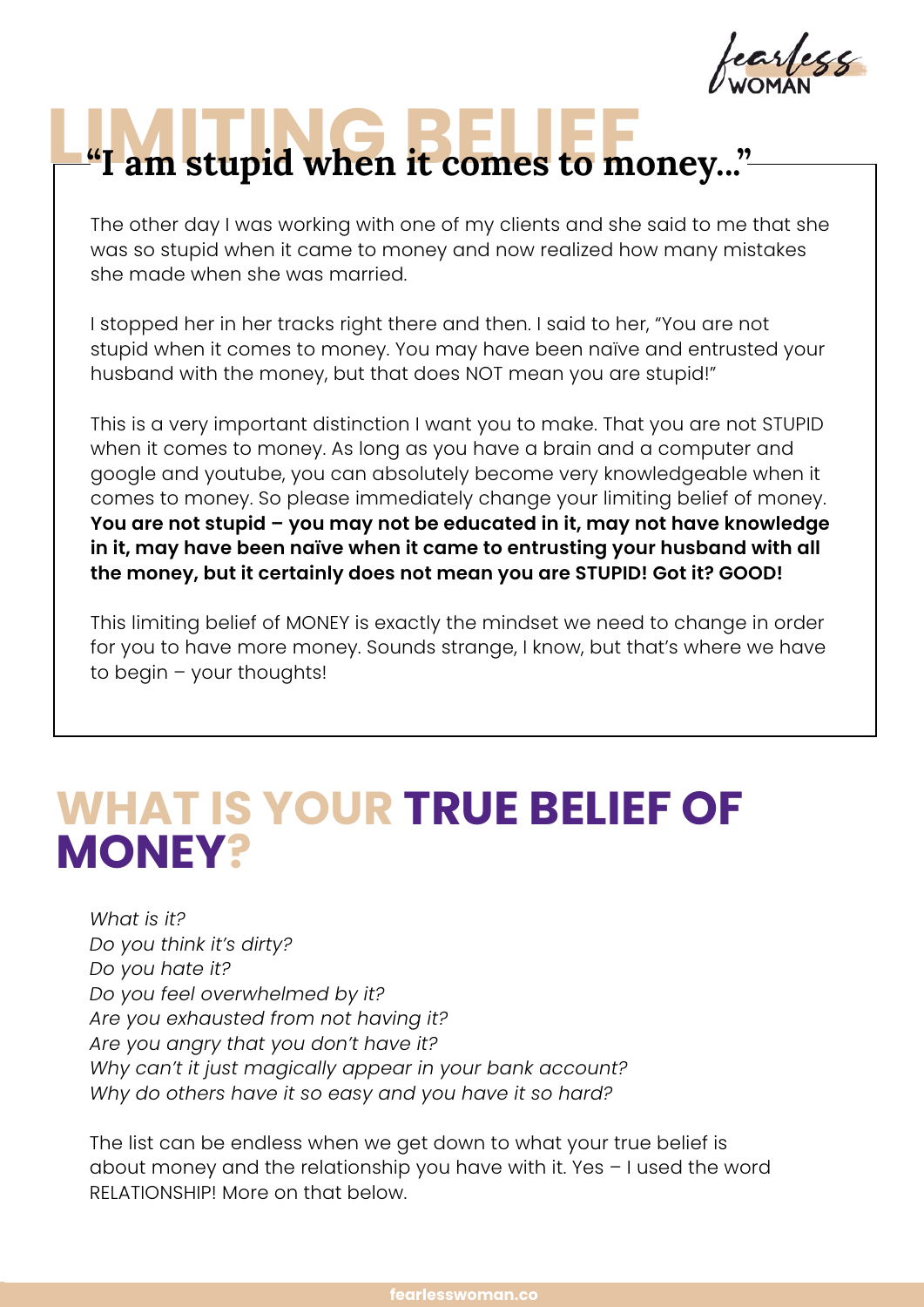earless

## **LETTE Change your belief of money**

#### **More money will appear once you work with your limiting beliefs!**

We need to change your relationship with money. How you feel about it. How you think about it. What you want from it. How you take care of it. How you nurture it. How you watch over it. How much it is important to you.

**Those who "poo-poo" money, and say it's poison, or distracting, or the root of all evil, or something you don't need are simply fooling themselves.** Money is a commodity, yes, but it also is what makes this world go around. You need it for safety, security, shelter and food – those are the very basic Maslow's hierarchy of needs. Without money you will have chaos, drama, instability and things will not be good.

Suze Ormond, one of the most famous money experts in the world once said in her TV station that I personally watched, that changed how I thought of money years ago:

*"If you don't respect money, it will never respect you".*

WOW!

It was exactly like human relationships. It was a symbiotic relationship – we both have to respect one another and we both will thrive.

**It totally clicked and that's when I realized years ago that in order to HAVE money, we need to nurture it, take care of it, water it, love it, check on it, etc.**  All the things we do with our pets, our plants, our kids, our families and our loved ones.

The sooner you get comfortable with money, the sooner you get to know your money situation, how much you have in the bank today, and how much you want to have in the bank tomorrow, and always checking on it, you will start WORKING towards figuring out ways to make more and spend less. You have to honor and respect money for it to honor and respect you. It's that easy!!

That's how it works! You change your mind set of money, you start having a good relationship with it, and nurturing it and wanting the money to grow and thrive (like your children, pets, family, friends, and obviously yourself) then I promise your money WILL grow and thrive and you will have more of it.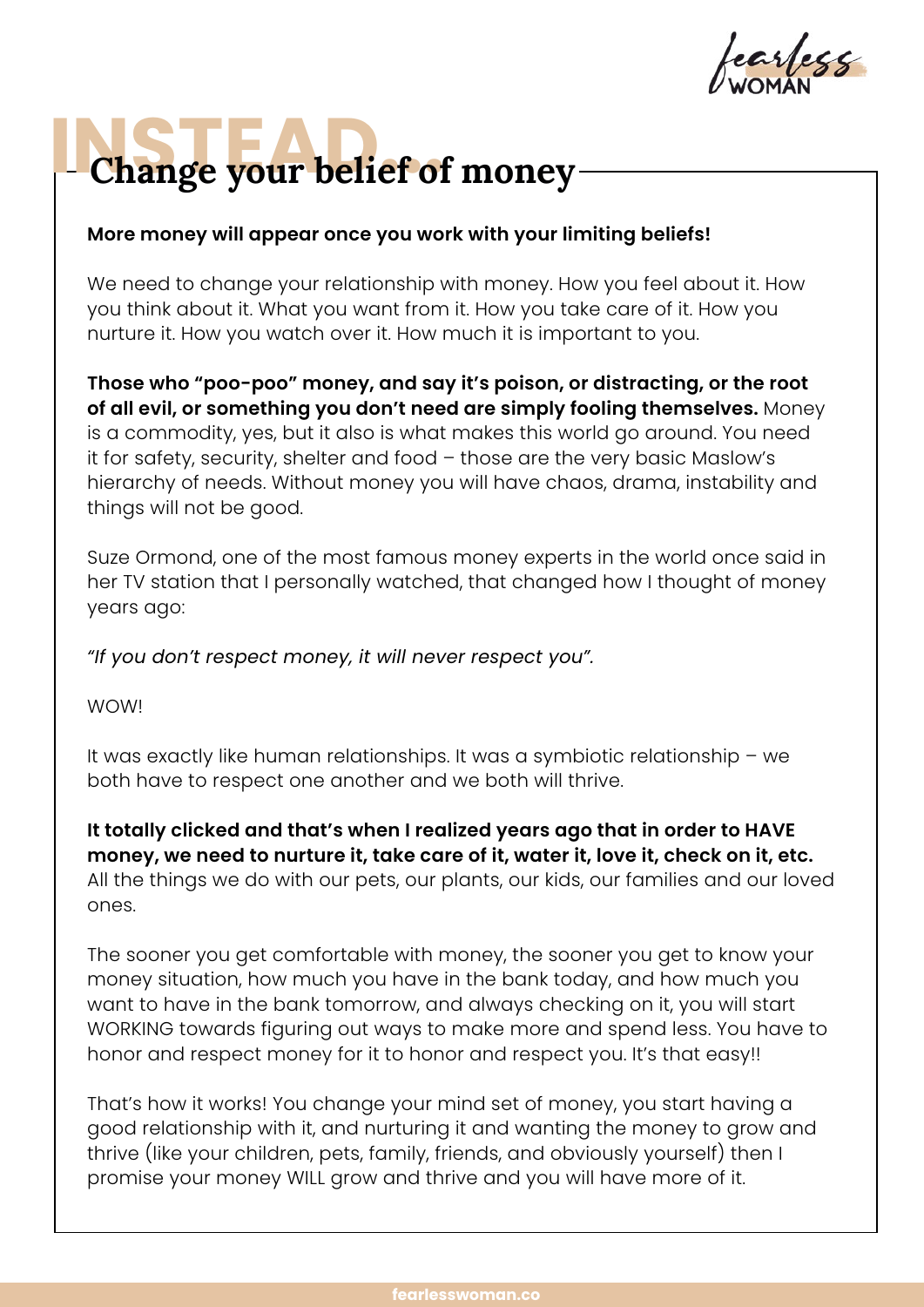learless

### **HOW TO REACH FINANCIAL STABILITY AFTER DIVORCE?**

So now that you have an abundant and respectful mindset belief about money, and are not shying away from it or even repelling it anymore, but rather taking care of it and nurturing it, here are 5 things you need to do every day to help you have more money:

#### **Check your bank account**

Every day check what you spent, what came in, what came out, and know exactly where your money is at every single day.

#### **Educate yourself about money**

Learn about it. Immerse yourself in the subject of Money. Become educated about money. Read books, go online, study the stock market, what's an IRA, a ROTH IRA, 401K. What's a stock? What's a bond? What's the difference between a dividend and an interest payment? What is inflation? What is an interest rate?

Learn about real estate and why it's considered one of the best investments to make. Every day read one thing to learn about the world of money. This will embolden you and empower you to be confident and strong when it comes to money.

#### **Visualize having \$10K or \$100K**

Every day visualize how good it will be when you have \$ 10K in the bank or \$ 100K in the bank –

*how does that feel to you, what would you do with that money? What would it be like having all that money in the bank account?* 

It would be freeing, it would be so safe and secure, and you would be so happy and relieved to not have to worry about it. I want you to enjoy that feeling of goodness.

Be in that moment of wealth and abundance for at least 30 seconds. See it, feel it and taste it.